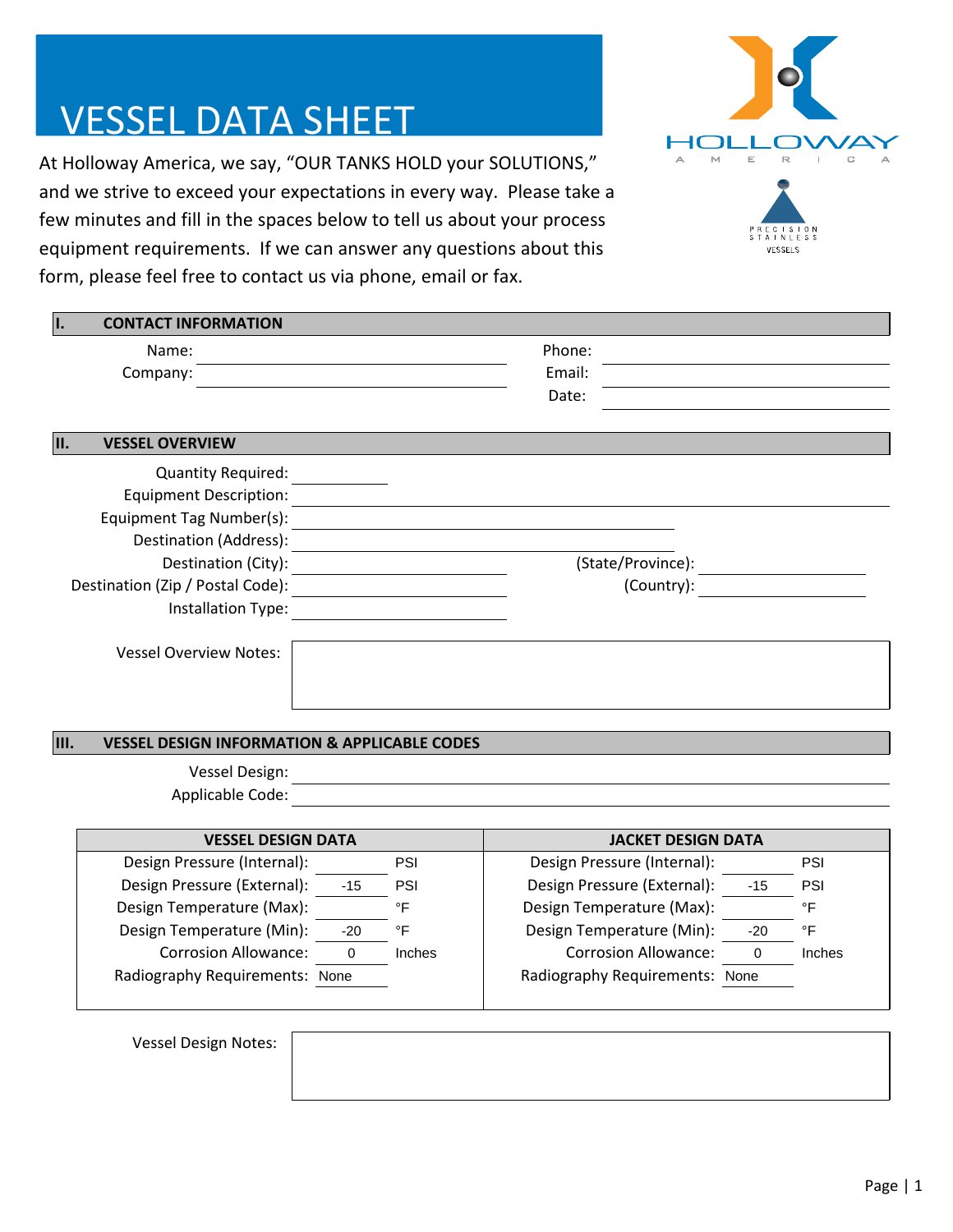

|                               | Liters |                                                                                                                                                   |                                                      |                       |                                    |                            |
|-------------------------------|--------|---------------------------------------------------------------------------------------------------------------------------------------------------|------------------------------------------------------|-----------------------|------------------------------------|----------------------------|
|                               | Inches |                                                                                                                                                   |                                                      | Inches                |                                    |                            |
|                               |        |                                                                                                                                                   |                                                      |                       | ۰                                  | (Cone or Toriconical Only) |
|                               |        |                                                                                                                                                   |                                                      |                       |                                    |                            |
|                               |        |                                                                                                                                                   |                                                      |                       |                                    | (Cone or Toriconical Only) |
| <b>Vessel Geometry Notes:</b> |        |                                                                                                                                                   |                                                      |                       |                                    |                            |
|                               |        |                                                                                                                                                   |                                                      |                       |                                    |                            |
|                               |        | <b>VESSEL GEOMETRY AND CONFIGURATION</b><br>Design Type:<br><b>Working Volume:</b><br>Inner Diameter:<br>Vessel Shell:<br>Bottom Head/Right Head: | Top Head/Left Head: Removable Head (H-Series Manway) | <b>Straight Side:</b> | Included Angle:<br>Included Angle: |                            |

*(Any Restrictions of Height, Diameter, Doorway Heights, etc.)*

## **V. VESSEL HEAT TRANSFER SYSTEM**

| System Type:                          |            | Service:                       | Media: |         |
|---------------------------------------|------------|--------------------------------|--------|---------|
| Designed Flow Rate:                   | <b>GPM</b> | <b>Specific Gravity:</b>       |        |         |
| Max. Allowable Pressure Drop:         | <b>PSI</b> | Viscosity (cps):               |        |         |
| <b>Number of Heat Transfer Zones:</b> |            | Specific Heat (Btu/lb°F):      |        |         |
| <b>Heat Transfer Coverage:</b>        |            |                                |        |         |
| Top Head/Left Head:                   |            | Requested Coverage:            | 0      | Sq. Ft. |
| Vessel Shell:                         |            | <b>Requested Coverage:</b>     |        | Sq. Ft. |
| Bottom Head/Right Head:               |            | Requested Coverage:            |        | Sq. Ft. |
| Inlet Connection Size:                |            | Inlet Connection Type:         |        |         |
| <b>Outlet Connection Size:</b>        |            | <b>Outlet Connection Type:</b> |        |         |
| <b>Vent Connection Size:</b>          |            | <b>Vent Connection Type:</b>   |        |         |
| <b>Drain Connection Size:</b>         |            | <b>Drain Connection Type:</b>  |        |         |
| <b>Heat Transfer Notes:</b>           |            |                                |        |         |

*(Specific Process Requirements, Required Heating, Cooling Times, etc.)*

| <b>VESSEL SUPPORTS</b><br>VI. |               |                         |  |
|-------------------------------|---------------|-------------------------|--|
| <b>Vessel Support Type:</b>   |               |                         |  |
| Number of Supports Required:  |               |                         |  |
| Height Measurement:           | <b>Inches</b> | Outlet to Floor         |  |
| <b>Support Bracing:</b>       |               |                         |  |
| Load Cell Requirement:        |               | Load Cells Supplied By: |  |
| <b>Supports Notes:</b>        |               |                         |  |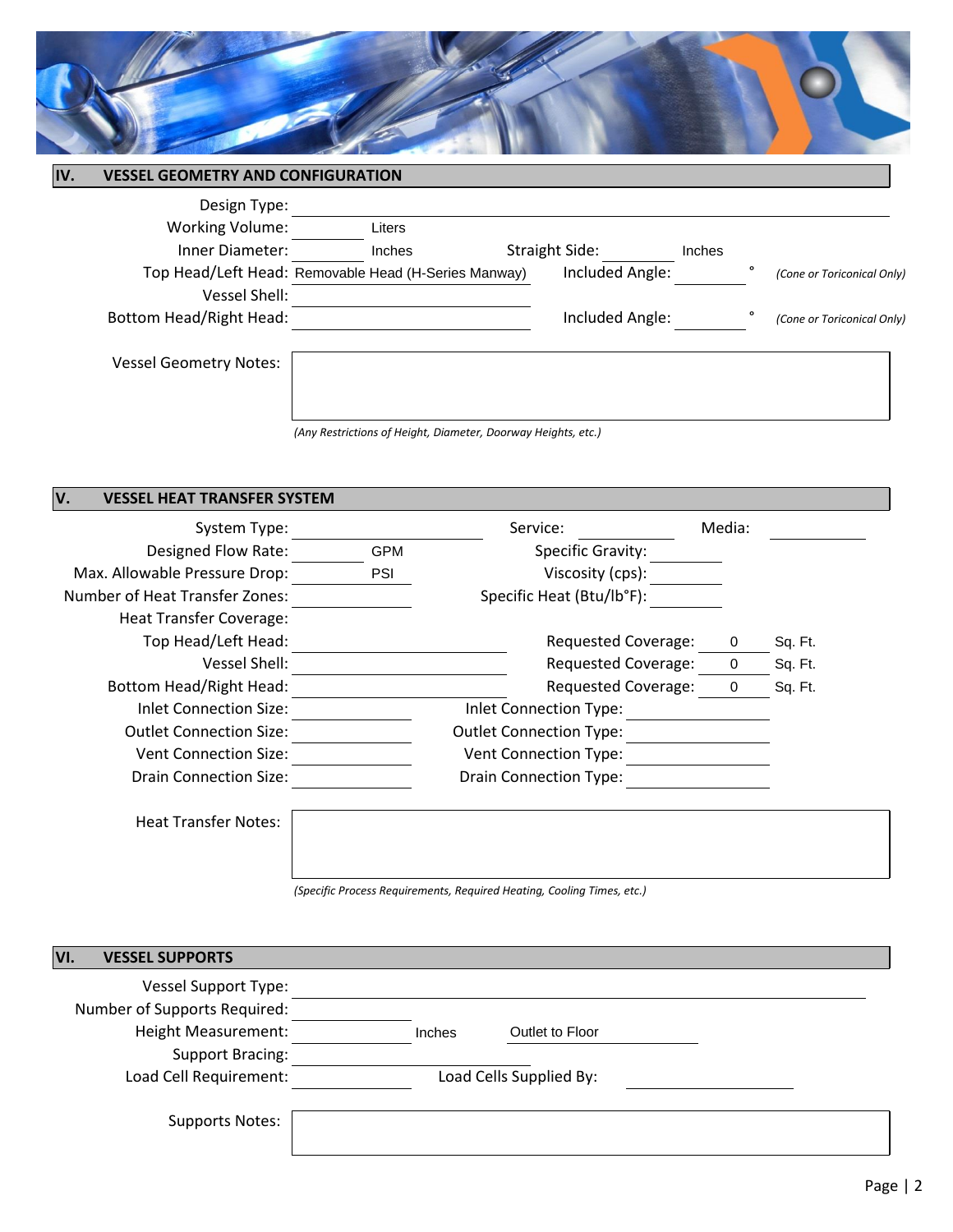

| VII. | <b>MATERIALS OF CONSTRUCTION</b> |                                   |  |
|------|----------------------------------|-----------------------------------|--|
|      | Internals / Product Contact:     |                                   |  |
|      | Heat Transfer System:            |                                   |  |
|      | <b>Vessel Supports:</b>          |                                   |  |
|      | Outer Sheathing:                 | <b>Outer Sheathing Locations:</b> |  |
|      | Insulation:                      | <b>Insulation Locations:</b>      |  |
|      | Elastomers:                      | <b>Elastomer Certifications:</b>  |  |
|      |                                  |                                   |  |

Materials Notes:

*(Specific Material Requirements, Such as Weld Wire, Chemical Min / Max, etc.)*

| VIII. | <b>SURFACE FINISHES</b>         |                                 |
|-------|---------------------------------|---------------------------------|
|       | Internal / Product Contact:     |                                 |
|       | Internal Weld Finish:           |                                 |
|       | Internal Electropolish:         |                                 |
|       | External / Non-Product Contact: |                                 |
|       | <b>External Weld Finish:</b>    |                                 |
|       | <b>External Electropolish:</b>  |                                 |
|       |                                 |                                 |
|       | Finish Notes:                   |                                 |
|       |                                 |                                 |
|       |                                 |                                 |
|       |                                 | (Specific Surface Finish Notes) |
|       |                                 |                                 |
|       |                                 |                                 |
| IX.   | <b>AGITATION &amp; CONTROLS</b> |                                 |
|       | Type:                           |                                 |
|       | Baffles:                        | Quantity:                       |
|       | Primary Duty:                   |                                 |
|       | <b>Electrical Requirements:</b> | $Class$ $\_ Div$ $\_$           |
|       | <b>Voltage Requirements:</b>    |                                 |
|       |                                 |                                 |

Agitation Notes: Please list Specific Gravity or Viscosity Here

*(Specific Agitator Notes)*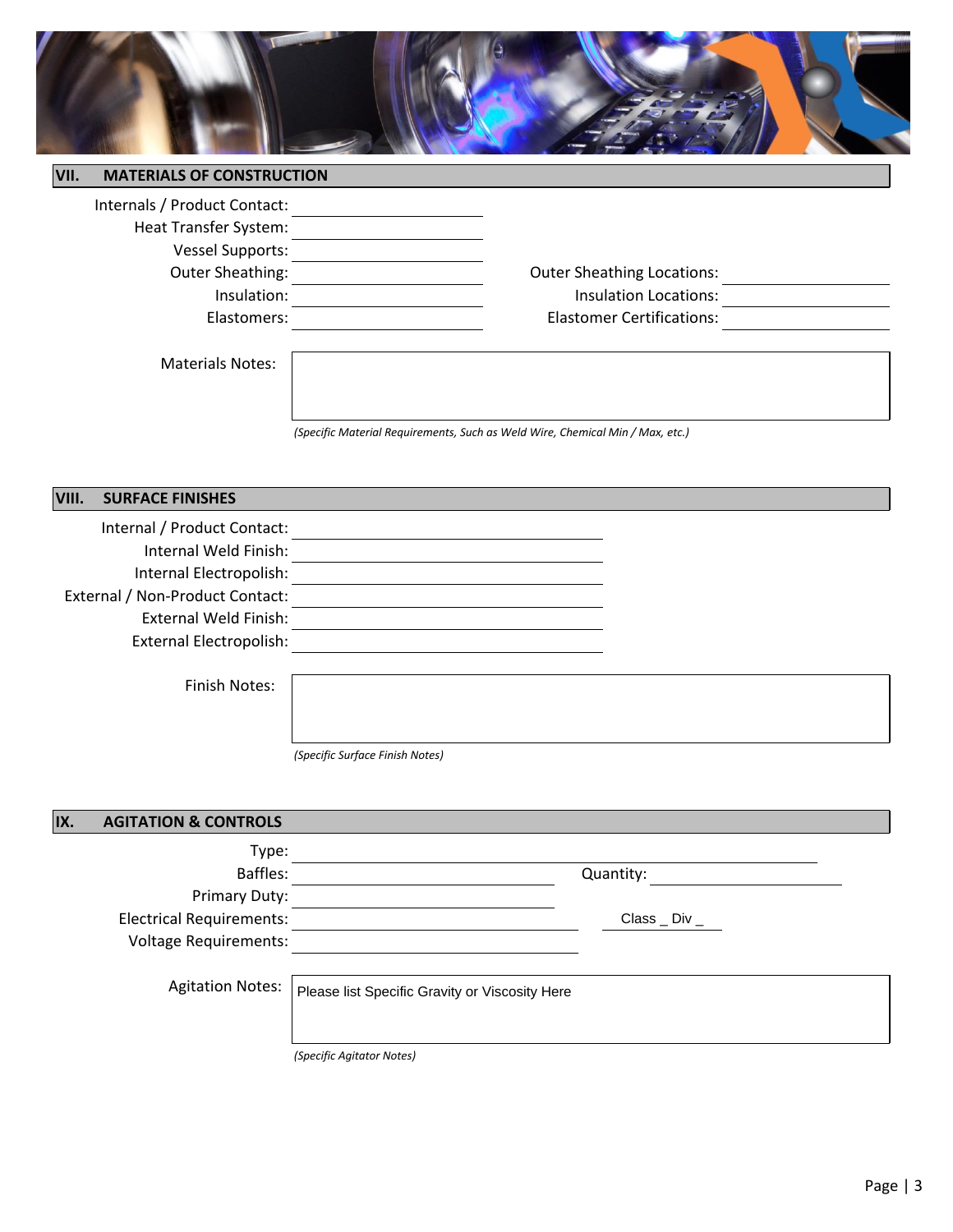

| <b>X.</b>  | <b>NOZZLE SCHEDULE</b> |                   |                |                 |              |
|------------|------------------------|-------------------|----------------|-----------------|--------------|
| <b>TAG</b> | <b>SIZE</b>            | <b>CONNECTION</b> | <b>SERVICE</b> | <b>LOCATION</b> | <b>NOTES</b> |
|            |                        |                   |                |                 |              |
|            |                        |                   |                |                 |              |
|            |                        |                   |                |                 |              |
|            |                        |                   |                |                 |              |
|            |                        |                   |                |                 |              |
|            |                        |                   |                |                 |              |
|            |                        |                   |                |                 |              |
|            |                        |                   |                |                 |              |
|            |                        |                   |                |                 |              |
|            |                        |                   |                |                 |              |
|            |                        |                   |                |                 |              |
|            |                        |                   |                |                 |              |
|            |                        |                   |                |                 |              |
|            |                        |                   |                |                 |              |
|            |                        |                   |                |                 |              |
|            |                        |                   |                |                 |              |
|            |                        |                   |                |                 |              |
|            |                        |                   |                |                 |              |
|            |                        |                   |                |                 |              |
|            |                        |                   |                |                 |              |
|            |                        |                   |                |                 |              |
|            |                        |                   |                |                 |              |
|            |                        |                   |                |                 |              |
|            |                        |                   |                |                 |              |
|            |                        |                   |                |                 |              |
|            |                        |                   |                |                 |              |
|            |                        |                   |                |                 |              |
|            |                        |                   |                |                 |              |
|            |                        |                   |                |                 |              |
|            |                        |                   |                |                 |              |
|            |                        |                   |                |                 |              |
|            |                        |                   |                |                 |              |
|            |                        |                   |                |                 |              |
|            |                        |                   |                |                 |              |
|            |                        |                   |                |                 |              |
|            |                        |                   |                |                 |              |
|            |                        |                   |                |                 |              |
|            |                        |                   |                |                 |              |

Nozzle Schedule Notes: